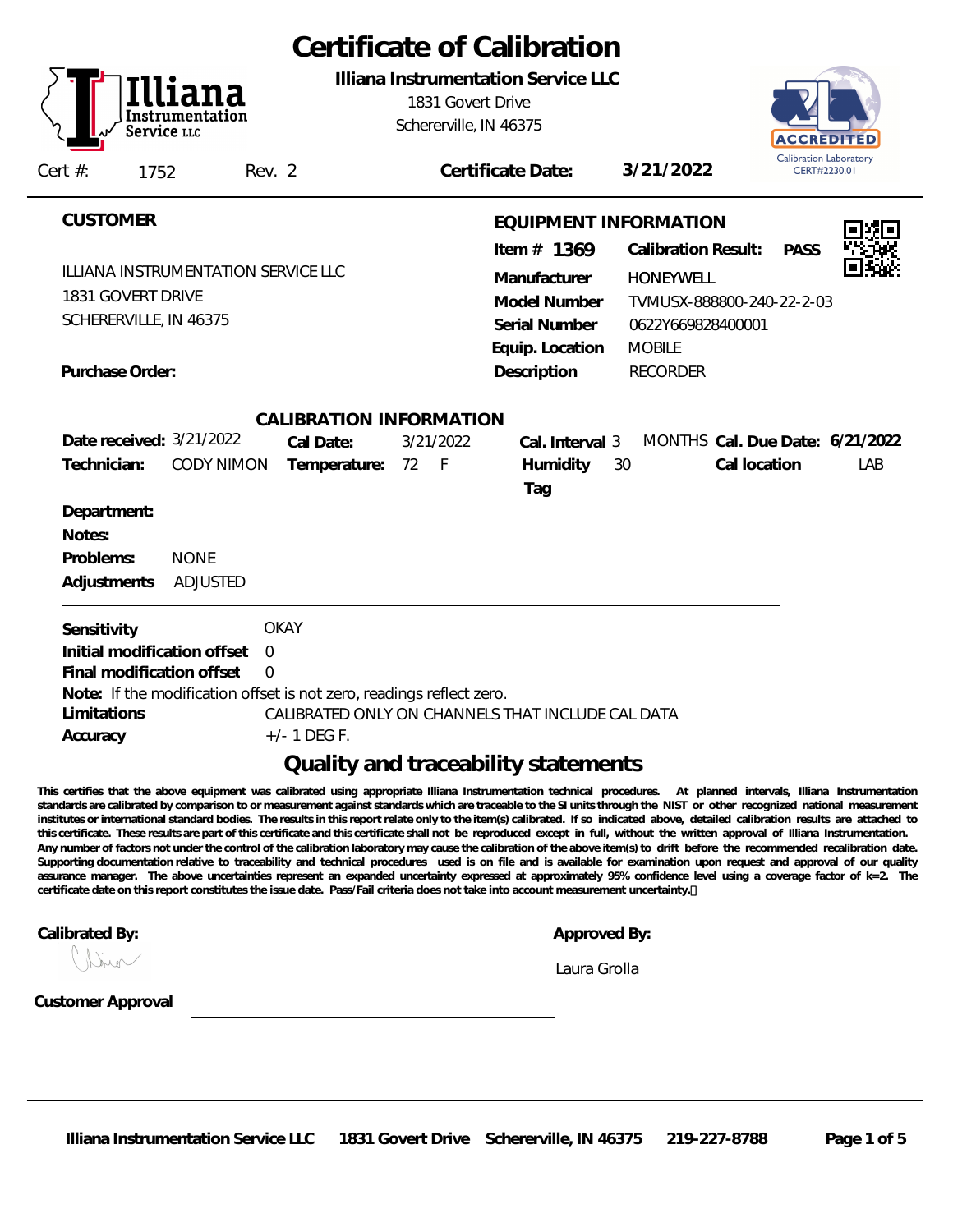

## **Illiana Instrumentation Service LLC** 1831 Govert Drive Schererville, IN 46375



Cert #: 1752 Rev. 2 **Certificate Date: 3/21/2022 Calibration Data** Values found OOT and adjusted are indicated by "A" and items left OOT are indicated by "F" **Group Description Nominal Lower Tol. Upper Tol. As Found As Left Units Uncert. OOT** CH 1 0 -1 1 -0.1 0.0 °F 1.2 CH 1 280 279 281 279.9 280.0 °F 1.2 CH 1 760 759 761 760.2 760.0 °F 1.2 CH 1 1240 1239 1241 1240.0 1240.0 °F 1.2 CH 1 1720 1719 1721 1720.1 1720.0 °F 1.2 CH 1 2200 2199 2201 2200.2 2200.0 °F 1.2 CH 2 0 -1 1 -0.1 0.0 °F 1.2 CH 2 280 279 281 279.9 280.0 °F 1.2 CH 2 760 759 761 760.2 760.0 °F 1.2 CH 2 1240 1239 1241 1240.1 1240.0 °F 1.2 CH 2 1720 1719 1721 1719.9 1720.0 °F 1.2 CH 2 2200 2199 2201 2200.2 2200.0 °F 1.2 CH 3 0 -1 1 -0.1 0.0 °F 1.2 CH 3 280 279 281 279.9 280.0 °F 1.2 CH 3 760 759 761 760.2 760.0 °F 1.2 CH 3 1240 1239 1241 1240.1 1240.0 °F 1.2 CH 3 1720 1719 1721 1720.1 1720.0 °F 1.2 CH 3 2200 2199 2201 2200.1 2200.0 °F 1.2 CH 4 0 -1 1 -0.2 0.0 °F 1.2 CH 4 280 279 281 280.0 280.0 °F 1.2 CH 4 760 759 761 760.3 760.0 °F 1.2 CH 4 1240 1239 1241 1240.0 1240.0 °F 1.2 CH 4 1720 1719 1721 1720.1 1720.0 °F 1.2 CH 4 2200 2199 2201 2200.1 2200.0 °F 1.2 CH 5 0 0 -1 1 0.1 0.0 °F 1.2 CH 5 280 279 281 280.0 280.0 °F 1.2 CH 5 760 760 759 761 760.1 760.0 °F 1.2 CH 5 1240 1239 1241 1240.0 1240.0 °F 1.2 CH 5 1720 1719 1721 1719.9 1720.0 °F 1.2 CH 5 2200 2199 2201 2200.0 2200.0 °F 1.2 CH 6 0 -1 1 0.3 0.0 °F 1.2 CH 6 280 279 281 279.9 280.0 °F 1.2 CH 6 760 759 761 760.0 760.0 °F 1.2 CH 6 1240 1239 1241 1240.0 1240.0 °F 1.2

**Illiana Instrumentation Service LLC 1831 Govert Drive Schererville, IN 46375 219-227-8788 Page 2 of 5**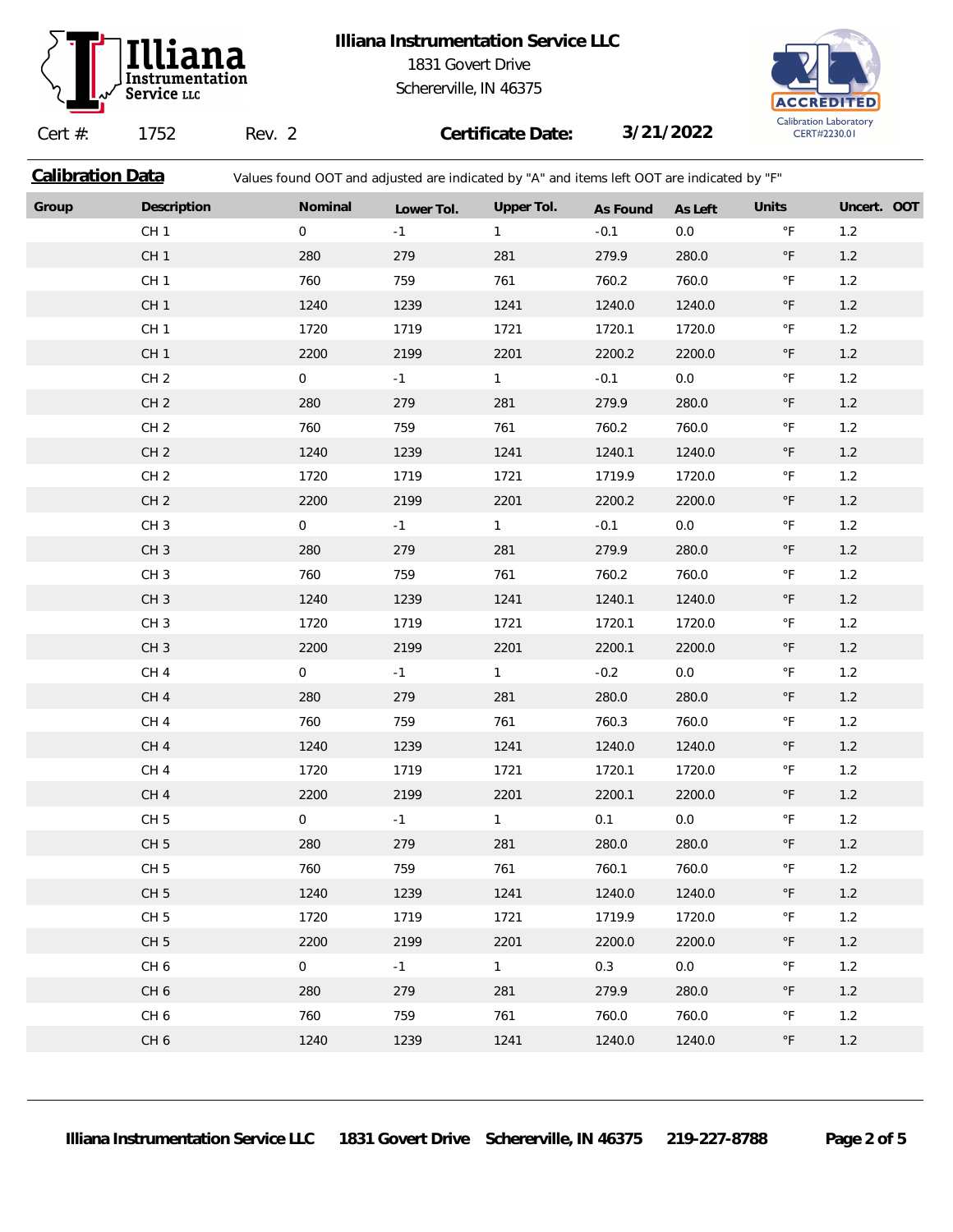

## **Illiana Instrumentation Service LLC** 1831 Govert Drive Schererville, IN 46375



| Cert $#$ : | 1752            | Rev. 2         |            | Certificate Date: |          | 3/21/2022 |                       | Calloration Laboratory<br>CERT#2230.01 |  |
|------------|-----------------|----------------|------------|-------------------|----------|-----------|-----------------------|----------------------------------------|--|
| Group      | Description     | Nominal        | Lower Tol. | Upper Tol.        | As Found | As Left   | Units                 | Uncert. OOT                            |  |
|            | CH <sub>6</sub> | 1720           | 1719       | 1721              | 1719.8   | 1720.0    | $^\circ \mathsf{F}$   | 1.2                                    |  |
|            | CH <sub>6</sub> | 2200           | 2199       | 2201              | 2200.1   | 2200.0    | $^\circ \mathsf{F}$   | $1.2$                                  |  |
|            | CH <sub>7</sub> | $\mathbf 0$    | $-1$       | 1                 | 0.2      | $0.0\,$   | $^\circ \mathsf{F}$   | 1.2                                    |  |
|            | CH <sub>7</sub> | 280            | 279        | 281               | 280.1    | 280.0     | $^{\circ} \mathsf{F}$ | 1.2                                    |  |
|            | CH <sub>7</sub> | 760            | 759        | 761               | 759.9    | 760.0     | $^\circ\mathsf{F}$    | 1.2                                    |  |
|            | CH <sub>7</sub> | 1240           | 1239       | 1241              | 1240.1   | 1240.0    | $^\circ \mathsf{F}$   | $1.2\,$                                |  |
|            | CH <sub>7</sub> | 1720           | 1719       | 1721              | 1719.9   | 1720.0    | $^\circ\mathsf{F}$    | $1.2$                                  |  |
|            | CH <sub>7</sub> | 2200           | 2199       | 2201              | 2200.1   | 2200.0    | $^\circ \mathsf{F}$   | 1.2                                    |  |
|            | CH <sub>8</sub> | $\overline{0}$ | $-1$       | 1                 | $-0.2$   | $0.0\,$   | $^\circ\mathsf{F}$    | $1.2$                                  |  |
|            | CH <sub>8</sub> | 280            | 279        | 281               | 279.9    | 280.0     | $^\circ \mathsf{F}$   | $1.2\,$                                |  |
|            | CH <sub>8</sub> | 760            | 759        | 761               | 759.9    | 760.0     | $^\circ \mathsf{F}$   | 1.2                                    |  |
|            | CH <sub>8</sub> | 1240           | 1239       | 1241              | 1240.0   | 1240.0    | $^{\circ} \mathsf{F}$ | 1.2                                    |  |
|            | CH <sub>8</sub> | 1720           | 1719       | 1721              | 1720.1   | 1720.0    | $^\circ\mathsf{F}$    | $1.2$                                  |  |
|            | CH <sub>8</sub> | 2200           | 2199       | 2201              | 2199.9   | 2200.0    | $^{\circ} \mathsf{F}$ | $1.2\,$                                |  |
|            | CH <sub>9</sub> | $\overline{0}$ | $-1$       | 1                 | 0.2      | $0.0\,$   | $^\circ \mathsf{F}$   | 1.2                                    |  |
|            | CH <sub>9</sub> | 280            | 279        | 281               | 280.1    | 280.0     | $^\circ \mathsf{F}$   | $1.2$                                  |  |
|            | CH <sub>9</sub> | 760            | 759        | 761               | 760.1    | 760.0     | $^\circ\mathsf{F}$    | 1.2                                    |  |
|            | CH <sub>9</sub> | 1240           | 1239       | 1241              | 1240.0   | 1240.0    | $^\circ\mathsf{F}$    | $1.2\,$                                |  |
|            | CH <sub>9</sub> | 1720           | 1719       | 1721              | 1719.9   | 1720.0    | $^\circ \mathsf{F}$   | $1.2$                                  |  |
|            | CH <sub>9</sub> | 2200           | 2199       | 2201              | 2200.0   | 2200.0    | $^\circ \mathsf{F}$   | 1.2                                    |  |
|            | CH 10           | $\overline{0}$ | $-1$       | $\mathbf{1}$      | 0.2      | $0.0\,$   | $^\circ\mathsf{F}$    | 1.2                                    |  |
|            | CH 10           | 280            | 279        | 281               | 280.0    | 280.0     | $^\circ \mathsf{F}$   | $1.2\,$                                |  |
|            | CH 10           | 760            | 759        | 761               | 760.0    | 760.0     | $^\circ \mathsf{F}$   | $1.2$                                  |  |
|            | CH 10           | 1240           | 1239       | 1241              | 1241.0   | 1240.0    | $^\circ \mathsf{F}$   | 1.2                                    |  |
|            | CH 10           | 1720           | 1719       | 1721              | 1720.0   | 1720.0    | $\degree$ F           | 1.2                                    |  |
|            | CH 10           | 2200           | 2199       | 2201              | 2200.1   | 2200.0    | $^\circ \mathsf{F}$   | $1.2\,$                                |  |
|            | <b>CH 11</b>    | $\mathbf 0$    | $-1$       | $\mathbf{1}$      | 0.2      | 0.0       | $^\circ \mathsf{F}$   | 1.2                                    |  |
|            | <b>CH 11</b>    | 280            | 279        | 281               | 280.0    | 280.0     | $^{\circ} \mathsf{F}$ | 1.2                                    |  |
|            | CH 11           | 760            | 759        | 761               | 760.2    | 760.0     | $^{\circ}$ F          | 1.2                                    |  |
|            | <b>CH 11</b>    | 1240           | 1239       | 1241              | 1240.1   | 1240.0    | $^{\circ} \mathsf{F}$ | 1.2                                    |  |
|            | CH 11           | 1720           | 1719       | 1721              | 1720.0   | 1720.0    | $^{\circ} \mathsf{F}$ | 1.2                                    |  |
|            | <b>CH 11</b>    | 2200           | 2199       | 2201              | 2199.8   | 2200.0    | $^\circ \mathsf{F}$   | 1.2                                    |  |
|            | CH 12           | $\overline{0}$ | $-1$       | 1                 | 0.1      | 0.0       | $^\circ \mathsf{F}$   | 1.2                                    |  |
|            | <b>CH 12</b>    | 280            | 279        | 281               | 279.9    | 280.0     | $\degree$ F           | 1.2                                    |  |
|            | CH 12           | 760            | 759        | 761               | 760.1    | 760.0     | $\degree$ F           | 1.2                                    |  |
|            | CH 12           | 1240           | 1239       | 1241              | 1239.9   | 1240.0    | $^\circ \mathsf{F}$   | 1.2                                    |  |
|            |                 |                |            |                   |          |           |                       |                                        |  |

**Illiana Instrumentation Service LLC 1831 Govert Drive Schererville, IN 46375 219-227-8788 Page 3 of 5**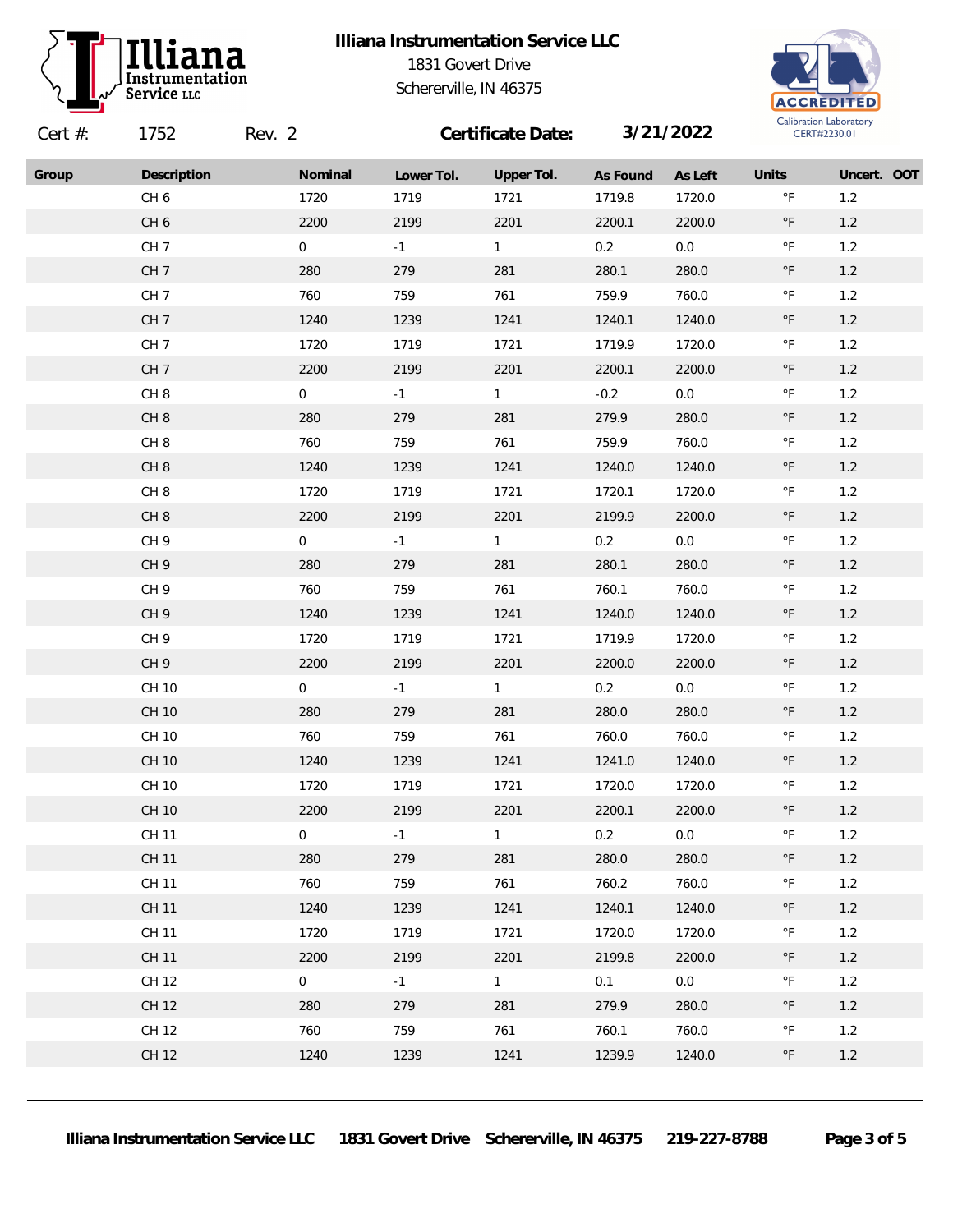

## **Illiana Instrumentation Service LLC** 1831 Govert Drive Schererville, IN 46375



| Cert $#$ : | 1752         | Rev. 2 |                |            | Certificate Date: |          | 3/21/2022 | Callbration Laboratory<br>CERT#2230.01 |             |  |
|------------|--------------|--------|----------------|------------|-------------------|----------|-----------|----------------------------------------|-------------|--|
| Group      | Description  |        | Nominal        | Lower Tol. | Upper Tol.        | As Found | As Left   | Units                                  | Uncert. OOT |  |
|            | CH 12        |        | 1720           | 1719       | 1721              | 1719.9   | 1720.0    | $^\circ \mathsf{F}$                    | 1.2         |  |
|            | CH 12        |        | 2200           | 2199       | 2201              | 2199.9   | 2200.0    | $^\circ \mathsf{F}$                    | $1.2$       |  |
|            | CH 13        |        | $\overline{0}$ | $-1$       | 1                 | $0.0\,$  | $0.0\,$   | $^\circ \mathsf{F}$                    | 1.2         |  |
|            | CH 13        |        | 280            | 279        | 281               | 280.1    | 280.0     | $^\circ \mathsf{F}$                    | $1.2$       |  |
|            | CH 13        |        | 760            | 759        | 761               | 760.0    | 760.0     | $^\circ \mathsf{F}$                    | $1.2$       |  |
|            | CH 13        |        | 1240           | 1239       | 1241              | 1239.9   | 1240.0    | $^\circ \mathsf{F}$                    | $1.2$       |  |
|            | CH 13        |        | 1720           | 1719       | 1721              | 1719.9   | 1720.0    | $^\circ\mathsf{F}$                     | $1.2$       |  |
|            | CH 13        |        | 2200           | 2199       | 2201              | 2200.0   | 2200.0    | $^\circ \mathsf{F}$                    | $1.2$       |  |
|            | CH 14        |        | $\overline{0}$ | $-1$       | $\mathbf{1}$      | $-0.2$   | 0.0       | $^\circ\mathsf{F}$                     | $1.2$       |  |
|            | <b>CH 14</b> |        | 280            | 279        | 281               | 280.1    | 280.0     | $^\circ \mathsf{F}$                    | $1.2$       |  |
|            | CH 14        |        | 760            | 759        | 761               | 760.1    | 760.0     | $^\circ \mathsf{F}$                    | $1.2$       |  |
|            | <b>CH 14</b> |        | 1240           | 1239       | 1241              | 1240.0   | 1240.0    | $^\circ \mathsf{F}$                    | $1.2$       |  |
|            | CH 14        |        | 1720           | 1719       | 1721              | 1719.8   | 1720.0    | $^\circ \mathsf{F}$                    | $1.2$       |  |
|            | CH 14        |        | 2200           | 2199       | 2201              | 2199.9   | 2200.0    | $^\circ \mathsf{F}$                    | 1.2         |  |
|            | CH 15        |        | $\overline{0}$ | $-1$       | 1                 | $0.0\,$  | $0.0\,$   | $^\circ \mathsf{F}$                    | $1.2$       |  |
|            | CH 15        |        | 280            | 279        | 281               | 280.1    | 280.0     | $^\circ \mathsf{F}$                    | $1.2$       |  |
|            | CH 15        |        | 760            | 759        | 761               | 759.9    | 760.0     | $^\circ\mathsf{F}$                     | 1.2         |  |
|            | CH 15        |        | 1240           | 1239       | 1241              | 1240.1   | 1240.0    | $^\circ \mathsf{F}$                    | $1.2$       |  |
|            | CH 15        |        | 1720           | 1719       | 1721              | 1720.0   | 1720.0    | $^\circ \mathsf{F}$                    | $1.2$       |  |
|            | CH 15        |        | 2200           | 2199       | 2201              | 2199.8   | 2200.0    | $^\circ \mathsf{F}$                    | $1.2$       |  |
|            | CH 16        |        | $\overline{0}$ | $-1$       | $\mathbf{1}$      | $-0.1$   | 0.0       | $\circ$ F                              | $1.2$       |  |
|            | CH 16        |        | 280            | 279        | 281               | 280.0    | 280.0     | $^\circ \mathsf{F}$                    | $1.2$       |  |
|            | CH 16        |        | 760            | 759        | 761               | 759.8    | 760.0     | $^\circ \mathsf{F}$                    | $1.2\,$     |  |
|            | CH 16        |        | 1240           | 1239       | 1241              | 1240.1   | 1240.0    | $^\circ \mathsf{F}$                    | $1.2$       |  |
|            | CH 16        |        | 1720           | 1719       | 1721              | 1719.9   | 1720.0    | $^\circ \mathsf{F}$                    | $1.2$       |  |
|            | CH 16        |        | 2200           | 2199       | 2201              | 2199.9   | 2200.0    | $^\circ \mathsf{F}$                    | 1.2         |  |

**Standards Used I.D. Model Description Manufacturer Serial No.** 1546 525B 525B TEMPERATURE/PRESSURE CALIFLUKE 2041092

## **Procedures Used**

**Name Description**

WI-527 HW VIDEO RECORDE WI-527 HW VIDEO RECORDERS

**Illiana Instrumentation Service LLC 1831 Govert Drive Schererville, IN 46375 219-227-8788 Page 4 of 5**